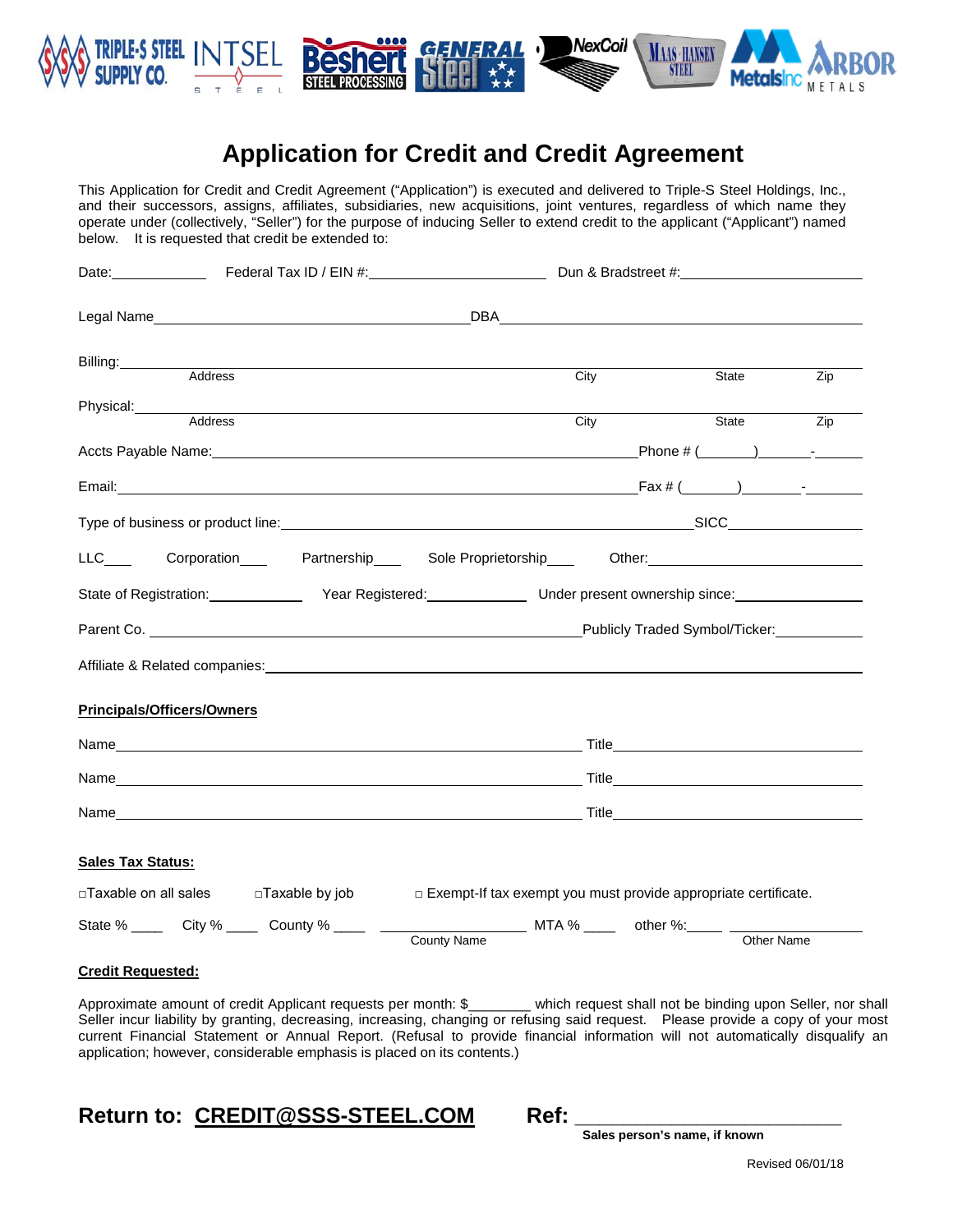

References By listing names, you authorize us to contact them for the purpose of obtaining your credit status. Applicant agrees that Seller may utilize outside credit reporting services to obtain information.

GENERAL

е

**PROCESSING** 

**Bes** 

NexCoil

 $\cdot$ 

MAAS · HANSEN

**STEEL** 

)R

Metalsing MARD

| <b>Bank References:</b> |                                                                                                                                                                                                                                |                                                                                                                |  |
|-------------------------|--------------------------------------------------------------------------------------------------------------------------------------------------------------------------------------------------------------------------------|----------------------------------------------------------------------------------------------------------------|--|
|                         |                                                                                                                                                                                                                                |                                                                                                                |  |
|                         |                                                                                                                                                                                                                                |                                                                                                                |  |
|                         |                                                                                                                                                                                                                                | Email 2008 - 2009 - 2010 - 2010 - 2010 - 2010 - 2010 - 2010 - 2010 - 2010 - 2010 - 2010 - 2010 - 2010 - 2010 - |  |
|                         |                                                                                                                                                                                                                                | $\text{Fax } \# (\_\_\_\_\_) \_\_\_\_\_$                                                                       |  |
|                         |                                                                                                                                                                                                                                |                                                                                                                |  |
|                         | 2) Name experience and the series of the series of the series of the series of the series of the series of the series of the series of the series of the series of the series of the series of the series of the series of the |                                                                                                                |  |
|                         |                                                                                                                                                                                                                                |                                                                                                                |  |
|                         |                                                                                                                                                                                                                                |                                                                                                                |  |
|                         |                                                                                                                                                                                                                                | $\text{Fax } \# (\_\_\_\_\_\_\_\_\$                                                                            |  |
|                         | Type of Acct. Acct# Acct# Acct#                                                                                                                                                                                                |                                                                                                                |  |
|                         | Steel / Metal / Trade References: (PLEASE LIST ACTIVE ACCOUNTS ONLY)<br>*** YOU MAY ATTACH YOUR OWN STANDARD REFERENCE PAGE AS REPLACEMENT FOR THIS SECTION.***                                                                |                                                                                                                |  |
|                         |                                                                                                                                                                                                                                |                                                                                                                |  |

|                                                                                                                                                                                                                                | $\text{Fax } \# (\_\_\_\_\_\_\_\_\_\_ \_\_ \_\_ \_\_ \_\_ \_\_ \_\_$ |  |
|--------------------------------------------------------------------------------------------------------------------------------------------------------------------------------------------------------------------------------|----------------------------------------------------------------------|--|
| 2) Name                                                                                                                                                                                                                        |                                                                      |  |
| Address                                                                                                                                                                                                                        | City ___________________________State _____________ Zip_____         |  |
|                                                                                                                                                                                                                                |                                                                      |  |
| Telephone $\# (\_\_\_\_\_) \_\_\_\_$ -                                                                                                                                                                                         | Fax # (                                                              |  |
|                                                                                                                                                                                                                                |                                                                      |  |
| Address and the contract of the contract of the contract of the contract of the contract of the contract of the contract of the contract of the contract of the contract of the contract of the contract of the contract of th |                                                                      |  |
|                                                                                                                                                                                                                                |                                                                      |  |
| Telephone $\#\left(\begin{array}{ccc} \cdots & \cdots \end{array}\right)$                                                                                                                                                      | $\text{Fax } \# (\_\_\_\_\_) \_\_\_\_\_\_$                           |  |
| 4) Name                                                                                                                                                                                                                        |                                                                      |  |
|                                                                                                                                                                                                                                |                                                                      |  |
|                                                                                                                                                                                                                                |                                                                      |  |
| Telephone $\# (\_\_\_\_) \_\_\_\_$                                                                                                                                                                                             |                                                                      |  |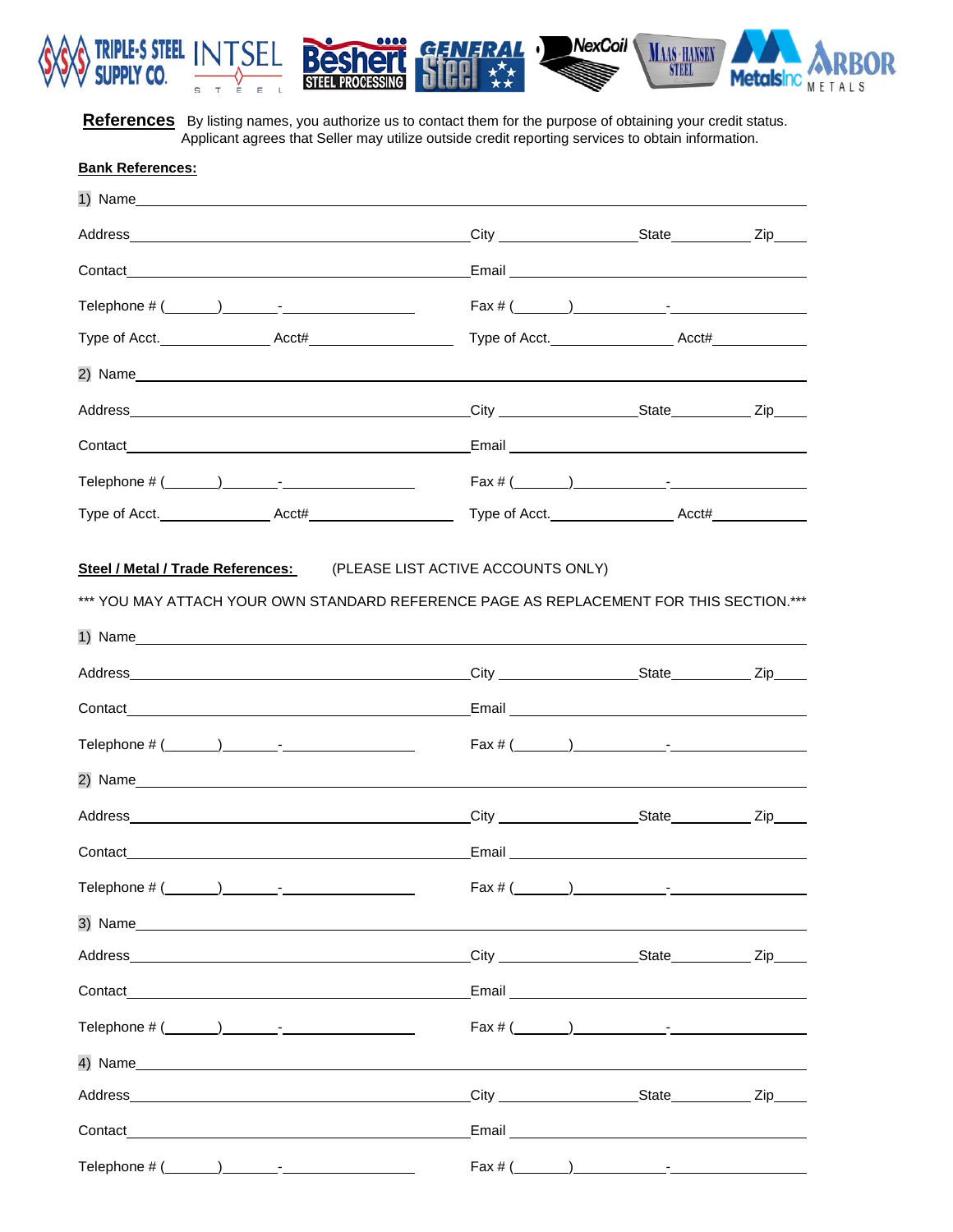

# **CREDIT AGREEMENT**

From time to time the undersigned Applicant may seek to purchase on credit, rather than with cash, products ("Products") sold by Seller. In the event that Seller agrees to sell Products to Applicant on credit in any transaction, then Applicant agrees that the following terms and conditions apply to such transaction, provided, however, that Seller may terminate any credit availability at any time within its sole discretion without written or advance notification to Applicant:

1. Applicant will make full payment of the invoice amount to the remittance location specified on the invoice for all Products sold to Applicant on credit on or before the due date stated on the face of the invoice. If Applicant fails to do so, Applicant may be liable to Seller for, in addition to the unpaid principal amount of said invoice: (I) all costs and expenses of collection incurred by Seller, including, without limitation, reasonable attorneys' fees and court costs and (ii) interest on the unpaid balance of said invoice amount at the lesser of 1.5% per month or the highest lawful rate under applicable law, commencing on the first day after the due date until paid.

2. This agreement shall constitute authorization under the Fair Credit Reporting Act to Seller to utilize credit reporting agencies to provide reports on said Applicant in order to permit Seller to appropriately evaluate the extension of any business credit. Applicant hereby authorizes Seller to release information to other creditors regarding Applicant's credit experience with Seller.

3. Applicant hereby represents that all purchases are for business purposes.

4. Applicant grants to Seller a security interest in the Products it purchases from Seller and in any goods made or fabricated there from and the proceeds thereof.

5. In the event of conflict and/or inconsistency between the terms as stated on the face of the invoice or in this Agreement and anything contained in any purchase order, contract or agreement between parties, the terms and conditions of this Agreement shall govern and control.

6. Seller may amend this agreement by mail notification to Applicant with respect to all transactions begun after the date thereof, and additional signatures are not required to have such amendments incorporated into the original agreement.

7. All payments made against open charges may be applied at the discretion of the Seller. Seller shall have the right of recoupment of credits, refunds, reserves, or other monies owed to Applicant.

8. Applicant agrees that the laws of the State of Texas shall govern this agreement and that jurisdiction and venue shall be in Houston, Harris County, Texas. Applicant waives the right to a jury trial.

9. Seller shall not be liable to Applicant for consequential damages in the event of any suit related to the Products or this Agreement.

10. Triple-S Steel Holdings, Inc. shall be Seller's collection agent and any suit on this account may be brought in the name of Triple-S Steel Holdings, Inc. for the benefit of Seller.

SIGNATURE: **SIGNATURE:** 

Printed Name:

Title:

NexCoil

#### **GUARANTEE**

In consideration of Seller extending credit to Applicant, each of the undersigned, jointly and severally, unconditionally guarantees and promises to pay Seller, on demand any and all indebtedness of Applicant to Seller. This is a continuing guarantee of payment, and the obligations created hereby are unaffected by any change in terms of the original indebtedness between Seller and the Applicant save that of payment. Texas law applies to this guaranty and venue shall lie in Harris County, Texas. This guarantee may not be revoked unless in writing and approved in writing by Seller. Individuals signing consent to Seller's use of consumer credit reporting agency's reports to assist in the evaluation of the credit of said guarantor of Applicant's business debt.

Signature **Example 20 Security Number** Printed Name **Social Security Number** Social Security Number

Signature **Example 2018** Printed Name **Printed Name** Social Security Number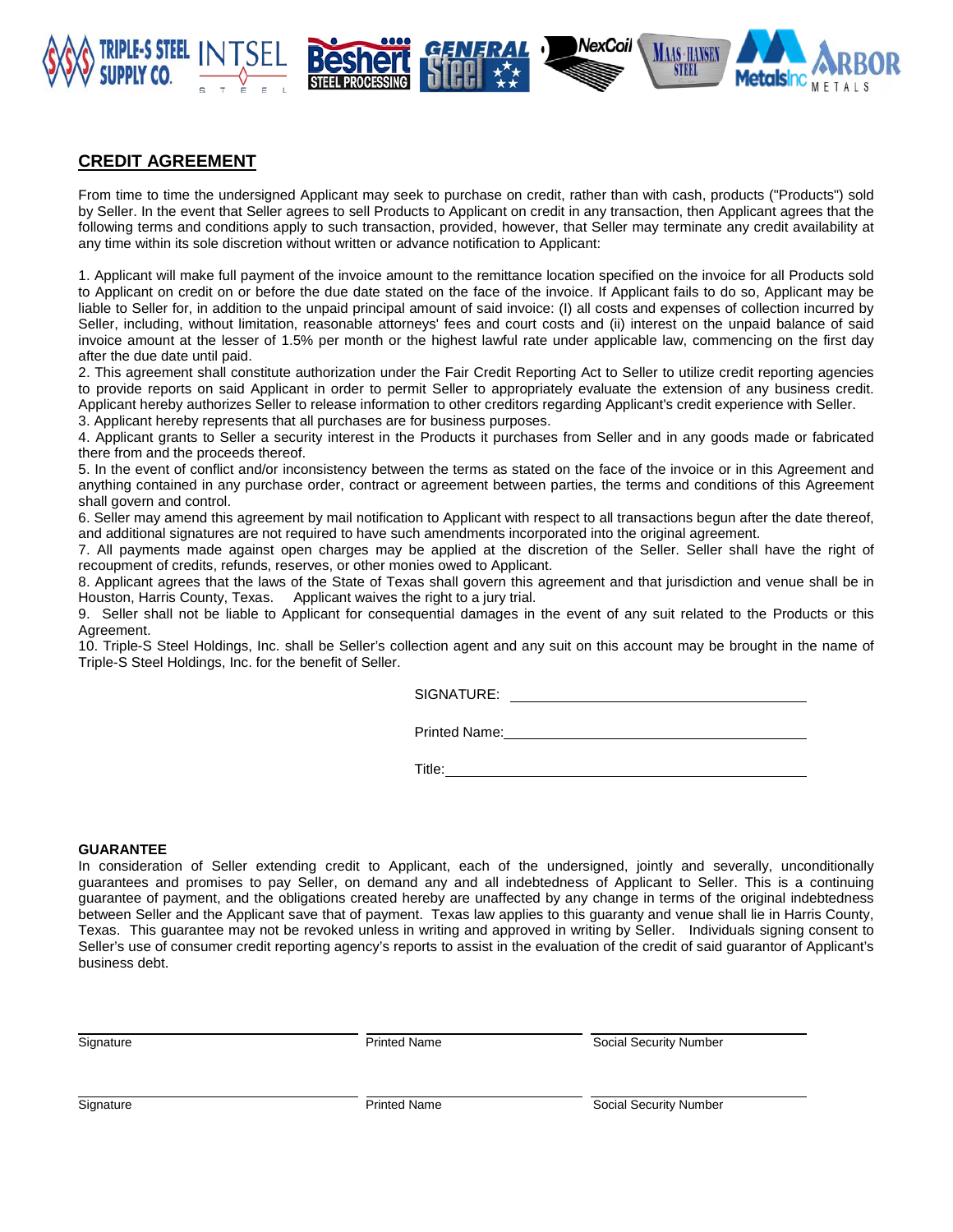#### **UNIFORM SALES & USE TAX CERTIFICATE—MULTIJURISDICTION**

The below-listed states have indicated that this form of certificate is acceptable, subject to the notes on pages 2-4. The issuer and the recipient have the responsibility of determining the proper use of this certificate under applicable laws in each state, as these may change from time to time.

Issued to Seller and their successors, assigns, affiliates, subsidiaries, new acquisitions, joint ventures, and other related entities collectively:<br>Seller Name:

| Seller Name: The Contract of the Contract of the Contract of the Contract of the Contract of the Contract of the Contract of the Contract of the Contract of the Contract of the Contract of the Contract of the Contract of t |                                                                                                                                  |
|--------------------------------------------------------------------------------------------------------------------------------------------------------------------------------------------------------------------------------|----------------------------------------------------------------------------------------------------------------------------------|
| Seller Address: The Contract of the Contract of the Contract of the Contract of the Contract of the Contract of the Contract of the Contract of the Contract of the Contract of the Contract of the Contract of the Contract o |                                                                                                                                  |
| I certify that:                                                                                                                                                                                                                | is engaged as a registered                                                                                                       |
| Name of Firm (Buyer): Manual Assembly Contact and Assembly Contact and Assembly Contact and Assembly Contact and Assembly Contact and Assembly Contact and Assembly Contact and Assembly Contact and Assembly Contact and Asse | √Wholesaler                                                                                                                      |
|                                                                                                                                                                                                                                | ∃Retailer                                                                                                                        |
|                                                                                                                                                                                                                                | ∃Manufacturer                                                                                                                    |
|                                                                                                                                                                                                                                | Seller (California)                                                                                                              |
|                                                                                                                                                                                                                                | Lessor (see notes on pages 2-4)                                                                                                  |
|                                                                                                                                                                                                                                | 7 Other __________________                                                                                                       |
|                                                                                                                                                                                                                                | and is registered with the below listed states and cities within which your firm would deliver purchases to us and that any such |

purchases are for wholesale, resale, ingredients or components of a new product or service1 to be resold, leased, or rented in the normal course of business. We are in the business of wholesaling, retailing, manufacturing, leasing (renting) the following: Description of Business:

\_\_\_\_\_\_\_\_\_\_\_\_\_\_\_\_\_\_\_\_\_\_\_\_\_\_\_\_\_\_\_\_\_\_\_\_\_\_\_\_\_\_\_\_\_\_\_\_\_\_\_\_\_\_\_\_\_\_\_\_\_\_\_\_\_\_\_\_\_\_\_\_\_\_\_\_\_\_\_\_\_\_\_\_\_\_\_\_\_\_\_\_\_\_\_\_\_\_\_\_\_

General description of tangible property or taxable services to be purchased from the seller:

| <b>State</b>     | State Registration, Seller's Permit, or ID | <b>State</b>     | State Registration, Seller's Permit, or ID |
|------------------|--------------------------------------------|------------------|--------------------------------------------|
|                  | Number of Purchaser                        |                  | Number of Purchaser                        |
| $AL^1$           |                                            | $MO^{16}$        |                                            |
| <b>AR</b>        |                                            | NE <sup>17</sup> |                                            |
| $AZ^2$           |                                            | <b>NV</b>        |                                            |
| CA <sup>3</sup>  |                                            | <b>NJ</b>        |                                            |
| CO <sup>4</sup>  |                                            | $NM^{4,18}$      |                                            |
| $CT^5$           |                                            | NC <sup>19</sup> |                                            |
| DC <sup>6</sup>  |                                            | <b>ND</b>        |                                            |
| FL7              |                                            | OH <sup>20</sup> |                                            |
| $GA^8$           |                                            | OK <sup>21</sup> |                                            |
| $H1^{4,9}$       |                                            | $PA^{22}$        |                                            |
| ID               |                                            | $RI^{23}$        |                                            |
| $IL^{4,10}$      |                                            | <b>SC</b>        |                                            |
| ΙA               |                                            | SD <sup>24</sup> |                                            |
| KS               |                                            | <b>TN</b>        |                                            |
| KY <sup>11</sup> |                                            | $TX^{25}$        |                                            |
| ME <sup>12</sup> |                                            | UT               |                                            |
| MD <sup>13</sup> |                                            | VT               |                                            |
| MI <sup>14</sup> |                                            | $WA^{26}$        |                                            |
| MN <sup>15</sup> |                                            | WI <sup>27</sup> |                                            |
|                  |                                            |                  |                                            |

I further certify that if any property or service so purchased tax free is used or consumed by the firm as to make it subject to a Sales or use Tax we will pay the tax due directly to the proper taxing authority when state law so provides or inform the seller for added tax billing. This certificate shall be a part of each order which we may hereafter give to you, unless otherwise specified, and shall be valid until canceled by us in writing or revoked by the city or state.

Under penalties of perjury, I swear or affirm that the information on this form is true and correct as to every material matter.

| Authorized Signature: |                                       |  |
|-----------------------|---------------------------------------|--|
|                       | (Owner, Partner or Corporate Officer) |  |
| Title:                |                                       |  |
| Date:                 |                                       |  |